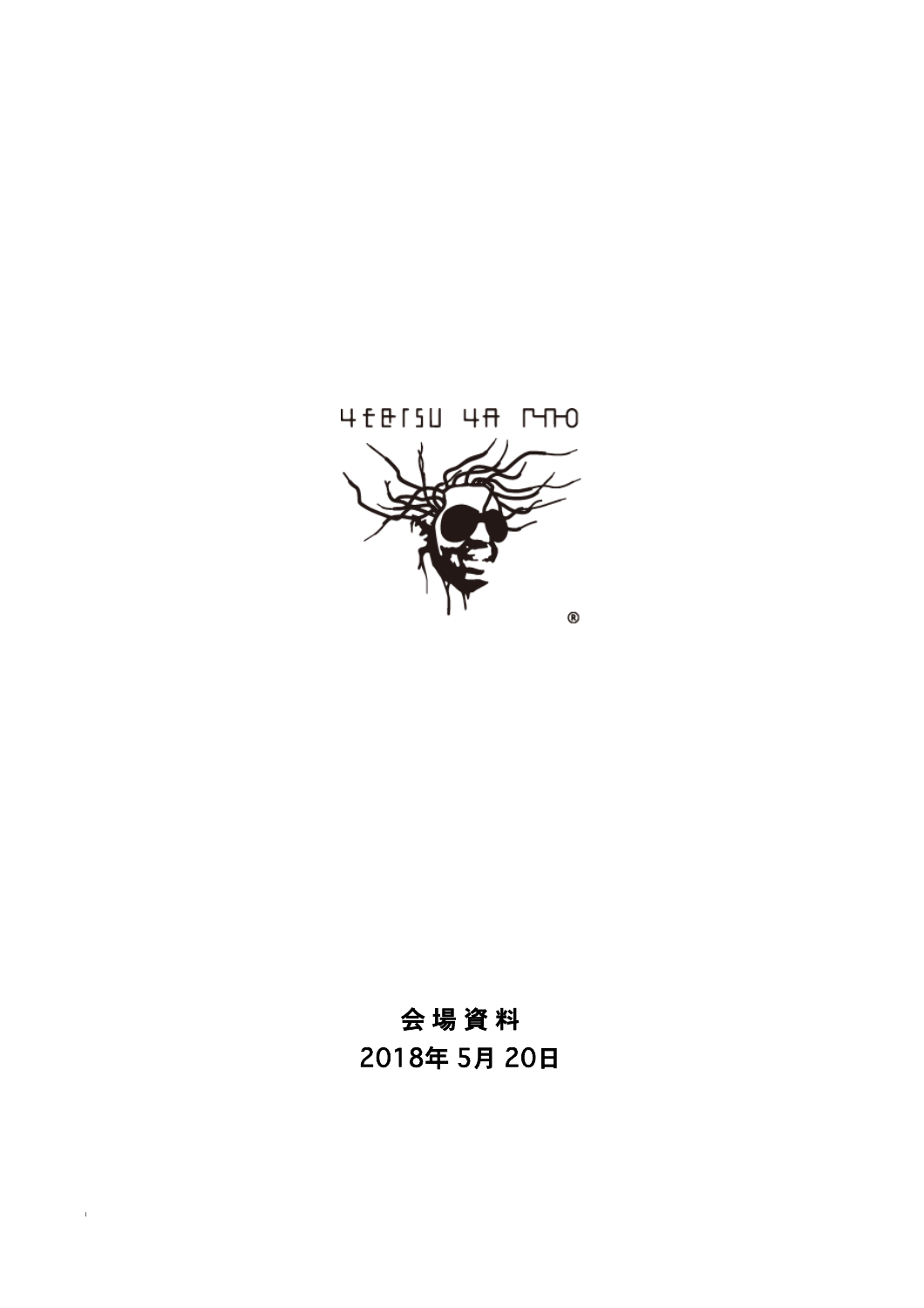### 施設概要

| YEBISU YA PROデータ |           |                                          |
|------------------|-----------|------------------------------------------|
|                  | 正式名称      | YEBISU YA PRO                            |
|                  | 読み        | エビスヤブロ                                   |
|                  | 店舗所在地     | 〒700-0821 岡山県岡山市北区中山下1-10-30 福武ジョリービルB2F |
|                  | TEL/FAX   | TEL: 086-222-1015<br>FAX: 086-201-1531   |
|                  | 収容人数      | 最大420人(後方カーテン締め切り時300人)                  |
|                  |           |                                          |
|                  | WEB       | http://yebisuyapro.jp                    |
|                  | Twitter   | @YEBISU YA PRO                           |
|                  | facebook  | http://www.facebook.com/yebisuyapro      |
|                  | Instagram | http://instagram.com/yebisu_ya_pro       |
|                  |           |                                          |
| サービス設備           |           |                                          |
|                  | コインロッカー   | 60個                                      |
|                  | 楽屋        | 2部屋(トイレ・シャワー室完備)                         |

#### お問い合わせ

| YEBISU YA PRO | TEL : 086-222-1015           | FAX: 086-201-1531 |
|---------------|------------------------------|-------------------|
|               | E-mail: info@yebisuyapro.jp  |                   |
| ブッキング         | TEL: 086-222-1015            |                   |
|               | 担当 : 池宗( ikemune@fiasco.jp ) |                   |

#### マップ







2

YEBISU YA PRO - テ700-0821 岡山県岡山市北区中山下1-10-30福武ジョリービルB2F

| 運営会社 |            |                  |
|------|------------|------------------|
|      | 株式会社FIASCO |                  |
|      | WEB        | http://fiasco.jp |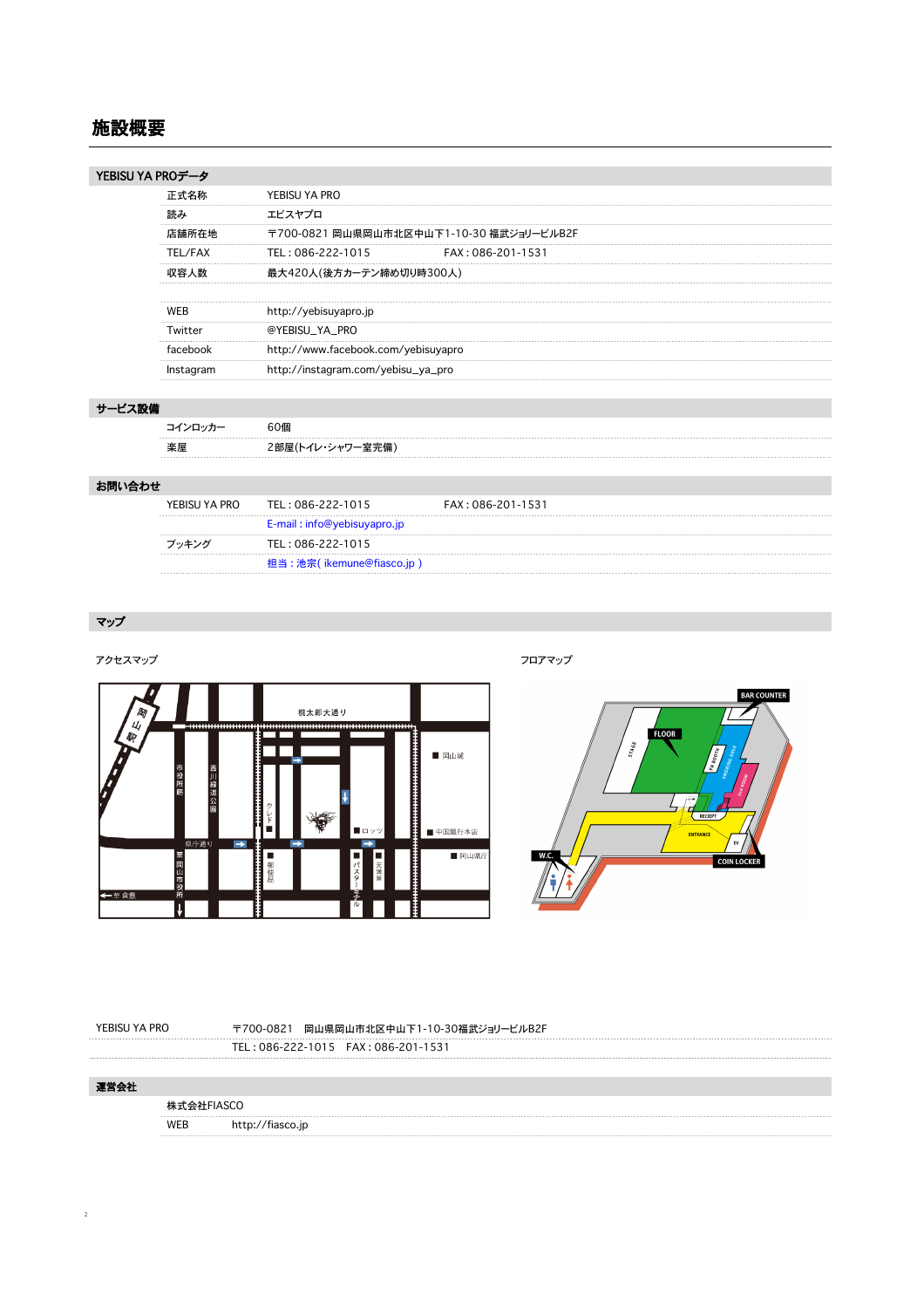# 機材リスト [音響]

#### House System

| 品目                     |            |                            |  |
|------------------------|------------|----------------------------|--|
| Mixina Console<br>Mail | אמר        | PRO-2-CC-IP with DL251     |  |
| Main Speaker Hi Box    |            | SRX-725 (Bi-Amp)           |  |
| Main Speaker Sub Box   |            | <b>SRX-728</b>             |  |
| Main Power Amp         | Power Soft | K-3 DSP(SUB用)              |  |
| Main Power Amp         | Power Soft | K-2 DSP(Mid & HIGH用)       |  |
| em Processor           | Power Soft | Almonia (Power Soft 専用ソフト) |  |
|                        |            |                            |  |

#### Effecters etc

| 品目         |                 |                   |  |
|------------|-----------------|-------------------|--|
|            | Klerk           | D370              |  |
| Graphic EO |                 | C966 <sup>:</sup> |  |
| Delay      | t.c.electoronic | D-two             |  |
| Reverb     | аМАНА           | ንአንባባሀ            |  |

#### Monitor System

| 品目                            |             |                   |  |
|-------------------------------|-------------|-------------------|--|
| <b>Monitor Mixing Console</b> | Sound Craft | Si One-           |  |
| kers                          | TW AWDIO    | C12 Coaxial Wedge |  |
| Monitor Power Amp             | Power Soft  | M-280 (4ch Amp)   |  |
| peaker                        | TW AWDIO    | M-12 with B15SUB  |  |
| <b>Extra Monitor</b>          |             | EON515 Powered    |  |
|                               |             | IN15 Powered      |  |

#### Microphone & D.I

| 品目                  | メーカー                  | 品番           | 数量 | 備考 |
|---------------------|-----------------------|--------------|----|----|
| Microphone          | <b>SHURE</b>          | <b>SM58</b>  | 10 |    |
|                     |                       | <b>SM57</b>  |    |    |
|                     |                       | <b>SM58S</b> |    |    |
|                     |                       | <b>SM81</b>  |    |    |
|                     |                       | Beta57       |    |    |
|                     |                       | Beta58       |    |    |
|                     | <b>SENNHEISER</b>     | 902          |    |    |
|                     |                       | 904          |    |    |
|                     | <b>AUDIO TECHNICA</b> | ATM25        |    |    |
| <b>Wireless Mic</b> | AUDIO TECHNICA        | ATW-T341     |    |    |
| D.I                 | Klerk                 | <b>DN100</b> |    |    |
|                     | Radial                | .IDI         |    |    |
|                     |                       |              |    |    |

#### Stand

3

| 品目        |  |  |
|-----------|--|--|
| Mic Stane |  |  |
|           |  |  |

※ モニター卓を使用する場合は、別途料金 30,000円(税別)がかかります。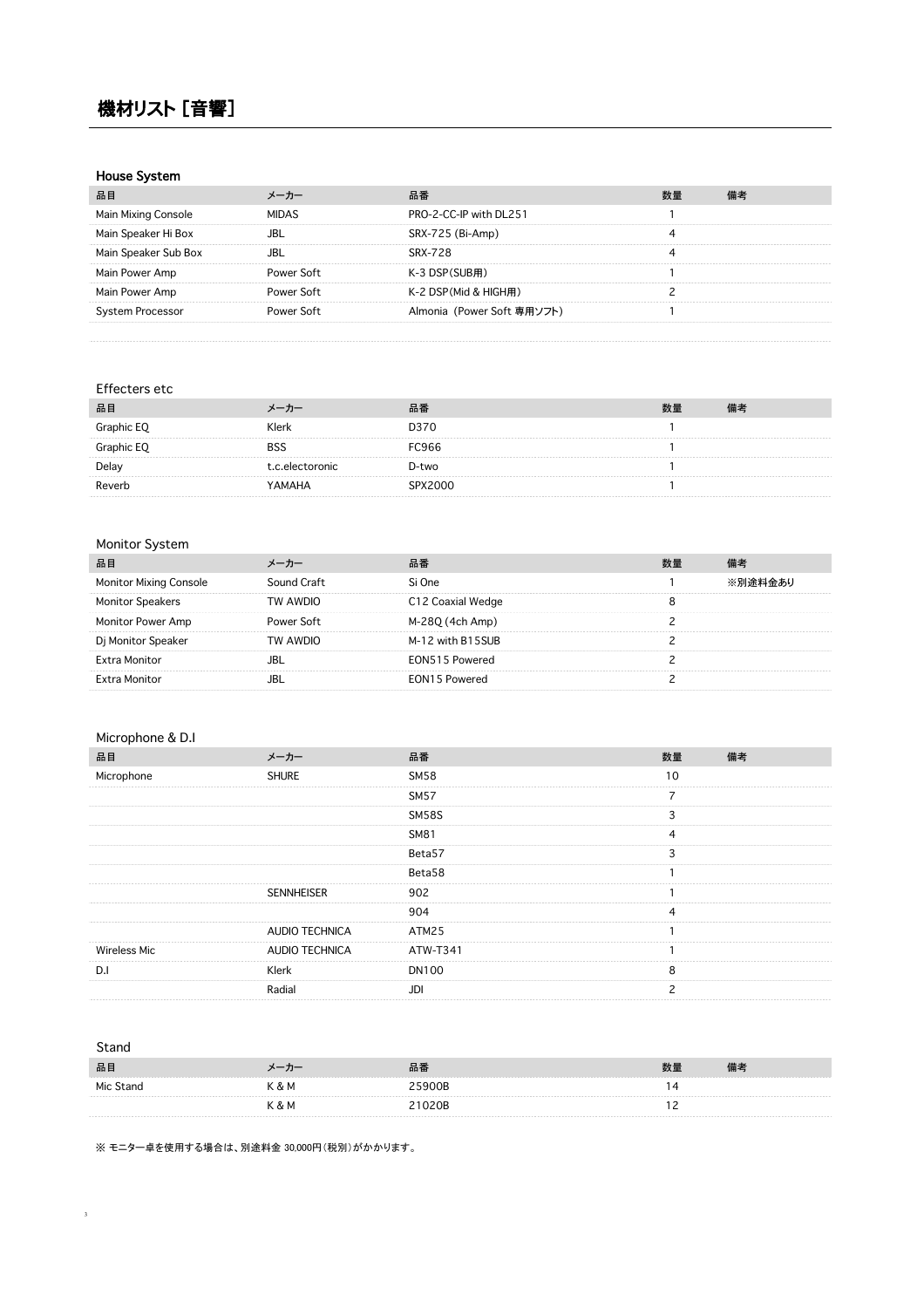# 機材リスト [照明]

#### 調光システム

|                        |                 | Titan Mobile Wing |         |
|------------------------|-----------------|-------------------|---------|
| 光操作卓                   |                 | <b>Butler PC</b>  | /チパネルPC |
| f.操作卓                  | STAGE EVOLUTION | NESETTER          |         |
| ド 操作 卓 トクア かんじょう かんしょう |                 |                   |         |

#### ムービング

| 品目 | —                 | 品番          | 数量 | 师气        |
|----|-------------------|-------------|----|-----------|
|    | COLOR IMAGI       | ED-SPOT50   |    | --------- |
|    | <b>AMERICANDJ</b> | <b>SCAN</b> |    |           |

#### 照明機器

| PAR64        | GONG            | 2AR-G-64            | 500W |
|--------------|-----------------|---------------------|------|
| LEDパーライト     |                 |                     |      |
| LEDパーライト     |                 | Stageshot Mini RGBW |      |
| LEDパーライト     |                 |                     |      |
| ストロボ         | STAGE EVOLUTION | STROBE II           |      |
| 角鏡ミラーボール600φ |                 | 1R-3207P            |      |

#### その他

4

| 品目 |      |  |  |
|----|------|--|--|
|    |      |  |  |
|    |      |  |  |
|    | SON. |  |  |